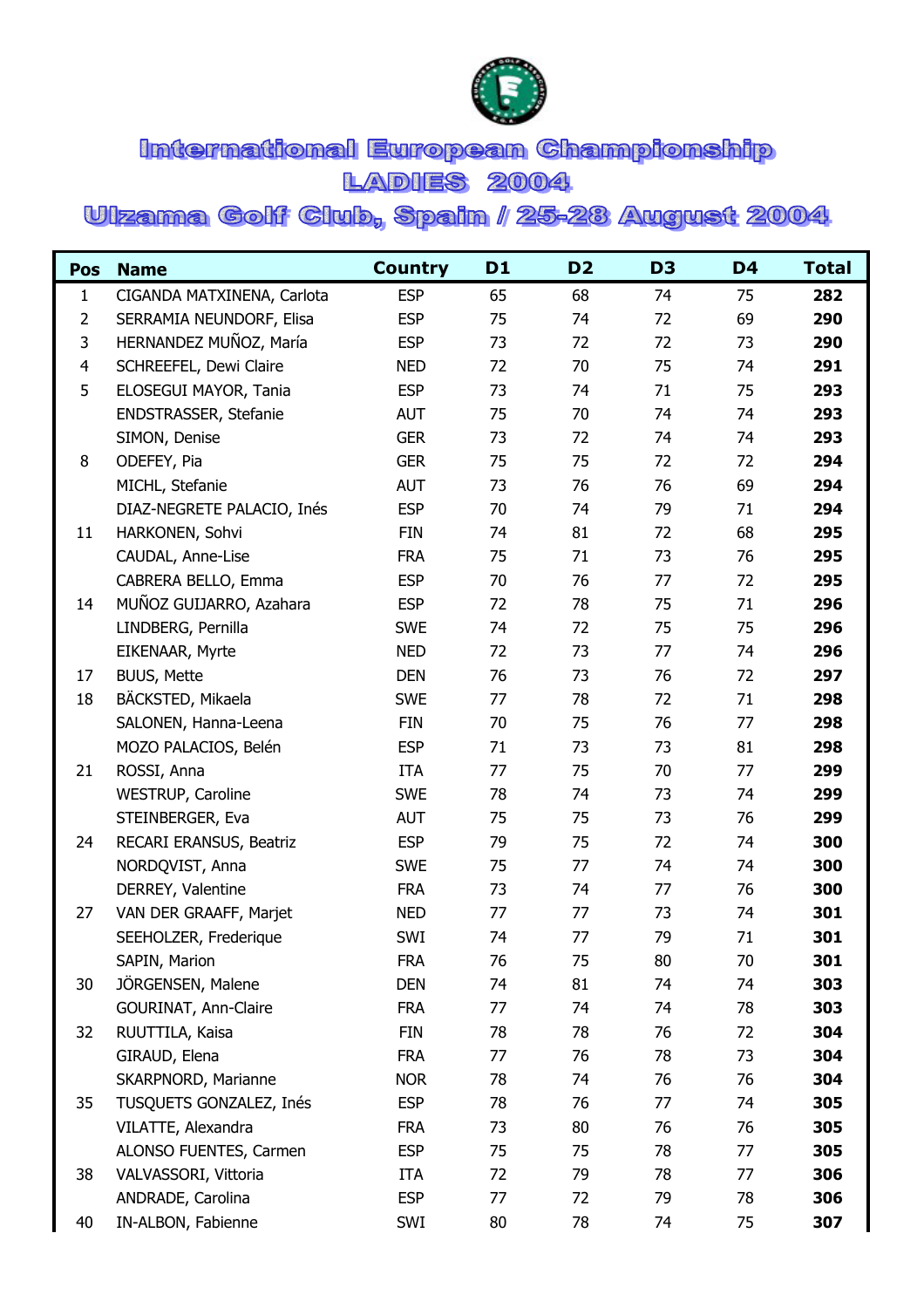|    | WEEDA, Marie Louise        | <b>NED</b>                               | 77 | 80 | 73 | 77 | 307 |
|----|----------------------------|------------------------------------------|----|----|----|----|-----|
|    | DORBES, Frederique         | <b>FRA</b>                               | 79 | 77 | 76 | 75 | 307 |
|    | VIZCARRONDO BECEIRO, Mayte | <b>ESP</b>                               | 76 | 79 | 74 | 78 | 307 |
|    | KLATTEN, Joanna            | <b>FRA</b>                               | 77 | 77 | 78 | 75 | 307 |
| 45 | RANDBAEK, Mette            | <b>DEN</b>                               | 78 | 77 | 76 | 77 | 308 |
| 46 | WERDINIG, Katharina        | <b>AUT</b>                               | 77 | 77 | 75 | 80 | 309 |
|    | KIRCHMAYR, Steffi          | <b>GER</b>                               | 76 | 78 | 78 | 77 | 309 |
|    | SCHAEEFER, Jade            | <b>FRA</b>                               | 77 | 75 | 79 | 78 | 309 |
| 49 | MALLEJAC, Annaick          | <b>FRA</b>                               | 78 | 77 | 78 | 77 | 310 |
|    | MACIAS CAPUZZI, Mariana    | <b>ESP</b>                               | 77 | 77 | 79 | 77 | 310 |
|    | VAN DER KRAATS, Joan       | <b>NED</b>                               | 78 | 73 | 79 | 80 | 310 |
|    | LEE, Sheila                | SWI                                      | 78 | 73 | 81 | 78 | 310 |
|    | BOURDY, Melodie            | <b>FRA</b>                               | 77 | 73 | 75 | 85 | 310 |
| 54 | GERGELY, Nicole            | <b>AUT</b>                               | 80 | 75 | 75 | 81 | 311 |
|    | TOUMPSIN, Benedicte        | <b>BEL</b>                               | 81 | 72 | 76 | 82 | 311 |
| 56 | WILLEMS, Lien              | <b>BEL</b>                               | 79 | 77 | 74 | 82 | 312 |
|    | KINNEERUD, Karin           | <b>SWE</b>                               | 74 | 78 | 79 | 81 | 312 |
| 58 | ÁLVAREZ VALCÁRCEL, Isabel  | <b>ESP</b>                               | 81 | 79 | 72 | 81 | 313 |
|    | BOELJON, Christel          | <b>NED</b>                               | 81 | 74 | 77 | 81 | 313 |
| 60 | LUCIOLI, Tamara            | <b>BEL</b>                               | 75 | 81 | 77 | 81 | 314 |
|    |                            | <b>CUT Qualification for final round</b> |    |    |    |    |     |
| 61 | HILLAND CAMILLA G.         | <b>NOR</b>                               | 83 | 77 | 74 |    | 234 |
|    | <b>CAUSIN MARIANNA</b>     | <b>ITA</b>                               | 78 | 79 | 77 |    | 234 |
|    | MARTIN DEL CASTILLO MARTA  | <b>ESP</b>                               | 77 | 80 | 77 |    | 234 |
|    | SCHMITT ANNE-CATRIN        | <b>GER</b>                               | 78 | 77 | 79 |    | 234 |
| 65 | STEFANSEN VICTORIA         | <b>DEN</b>                               | 81 | 76 | 78 |    | 235 |
|    | <b>TANNO NATALIA</b>       | SWI                                      | 80 | 77 | 78 |    | 235 |
|    | <b>CRUZ CARLA</b>          | <b>POR</b>                               | 80 | 76 | 79 |    | 235 |
|    | ARANA NAVARRETE PATRICIA   | <b>ESP</b>                               | 78 | 76 | 81 |    | 235 |
|    | <b>KVIDOVA PETRA</b>       | <b>CZE</b>                               | 80 | 76 | 79 |    | 235 |
|    | <b>GENDRONNEAU LUCIE</b>   | <b>FRA</b>                               | 82 | 74 | 79 |    | 235 |
|    | <b>SCHMIDLIN CHARLOTTE</b> | <b>FRA</b>                               | 80 | 73 | 82 |    | 235 |
| 72 | <b>VAN HECKE VALERIE</b>   | BEL                                      | 81 | 78 | 77 |    | 236 |
|    | <b>MAIER SANDRA</b>        | <b>GER</b>                               | 79 | 77 | 80 |    | 236 |
|    | KAMASOVA ZUZANA            | <b>SVK</b>                               | 77 | 77 | 82 |    | 236 |
| 75 | PAOLILLO GIUSY             | ITA                                      | 83 | 80 | 74 |    | 237 |
|    | ROTMISTROVA GALINA         | <b>RUS</b>                               | 78 | 78 | 81 |    | 237 |
| 77 | MONTAVA CARMEN             | <b>ESP</b>                               | 83 | 79 | 76 |    | 238 |
|    | DORING STEPHANIE           | <b>GER</b>                               | 83 | 78 | 77 |    | 238 |
|    | ANGEHRN NORA               | SWI                                      | 80 | 80 | 78 |    | 238 |
|    | <b>IKAVALKO ELINA</b>      | <b>FIN</b>                               | 80 | 78 | 80 |    | 238 |
| 81 | <b>ZWANCK ADRIANA</b>      | <b>ESP</b>                               | 83 | 85 | 71 |    | 239 |
|    | PECOITZ JACQUELINE DENISE  | ARG                                      | 85 | 79 | 75 |    | 239 |
|    | <b>BARBIER JUSTINE</b>     | <b>BEL</b>                               | 82 | 79 | 78 |    | 239 |
|    | <b>ISAKSSON NINA</b>       | <b>FIN</b>                               | 75 | 85 | 79 |    | 239 |
|    | SALMEN ANNA-KARIN          | <b>FIN</b>                               | 81 | 79 | 79 |    | 239 |
|    | <b>NOSER STEPHANIE</b>     | SWI                                      | 79 | 80 | 80 |    | 239 |
|    | <b>BERTON JULIE</b>        | <b>FRA</b>                               | 73 | 85 | 81 |    | 239 |
| 88 | NECHANICKA EDITA           | <b>CZE</b>                               | 83 | 80 | 77 |    | 240 |